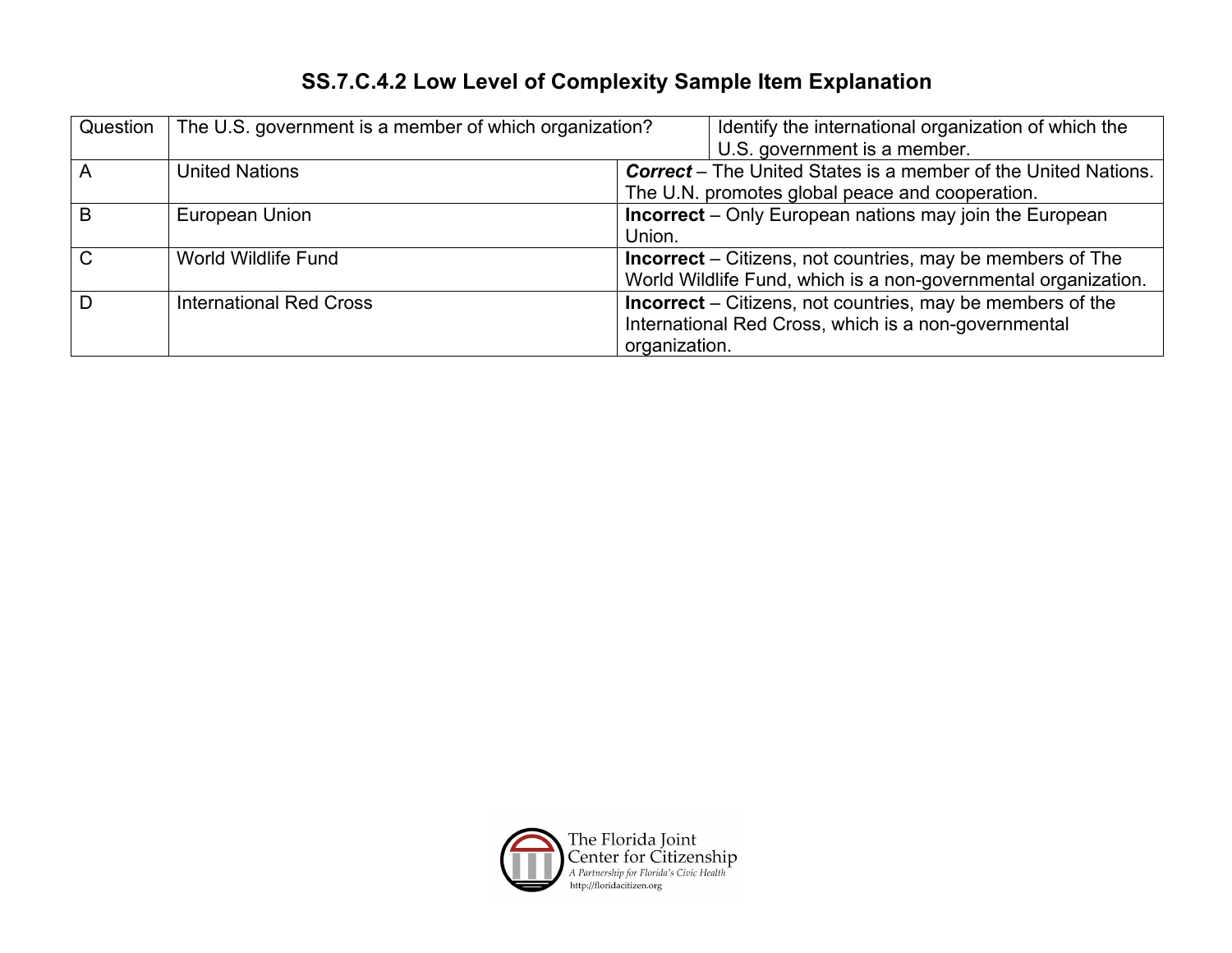## **SS.7.C.4.2 Moderate Level of Complexity Sample Item Explanation**

| Question<br>The statement below is from Executive Order 10924,<br>President John F. Kennedy, March 1, 1961. |                                                                                                                                                                                                                                                                                                                                                                                                                                        |                                                                                                                                                                                                                                                                                                                                                                                                                                          | Read the passage and predict how the executive order,<br>which created the Peace Corps, benefited citizens and<br>the government. |
|-------------------------------------------------------------------------------------------------------------|----------------------------------------------------------------------------------------------------------------------------------------------------------------------------------------------------------------------------------------------------------------------------------------------------------------------------------------------------------------------------------------------------------------------------------------|------------------------------------------------------------------------------------------------------------------------------------------------------------------------------------------------------------------------------------------------------------------------------------------------------------------------------------------------------------------------------------------------------------------------------------------|-----------------------------------------------------------------------------------------------------------------------------------|
|                                                                                                             | The Peace Corps shall be responsible for<br>the training and service abroad of men<br>and women of the United States in new<br>programs of assistance to nations and<br>areas of the world, and in conjunction<br>withother international organizations.                                                                                                                                                                               |                                                                                                                                                                                                                                                                                                                                                                                                                                          | Note that the four options are excerpts from the<br>Preamble to the U.S. Constitution.                                            |
|                                                                                                             | Source: U.S. National Archives and Records Administration                                                                                                                                                                                                                                                                                                                                                                              |                                                                                                                                                                                                                                                                                                                                                                                                                                          |                                                                                                                                   |
|                                                                                                             | What opportunities does the executive order create for<br>citizens and the government?                                                                                                                                                                                                                                                                                                                                                 |                                                                                                                                                                                                                                                                                                                                                                                                                                          |                                                                                                                                   |
| $\overline{A}$                                                                                              | to provide for the common defense                                                                                                                                                                                                                                                                                                                                                                                                      | <b>Incorrect</b> – The passage does not support this response. The Peace Corps is<br>not a military service that provides armed defense of the U.S.; President<br>Kennedy created it to provide "assistance" to foreign nations.                                                                                                                                                                                                         |                                                                                                                                   |
| B                                                                                                           | to establish domestic tranquility<br><b>Incorrect</b> – The passage does not support this response. "Domestic<br>tranquility" means peace within the United States; President Kennedy created<br>the Peace Corps to help foreign nations, "areas of the world," and "other<br>international organizations." Although the Peace Corps is located in the United<br>States, its mission is to serve the needs of people around the world. |                                                                                                                                                                                                                                                                                                                                                                                                                                          |                                                                                                                                   |
| $\mathsf{C}$                                                                                                | to advance the common good                                                                                                                                                                                                                                                                                                                                                                                                             | <b>Correct</b> – This is the correct response because the "common good" means<br>that everybody benefits from the establishment of the Peace Corps. Since the<br>Peace Corps provides training to U.S. volunteers, aid to citizens around the<br>world, and opportunities for the U.S. government to work with "other<br>international organizations," the Peace Corps advances the common good for<br>both citizens and the government. |                                                                                                                                   |
| D                                                                                                           | to administer justice                                                                                                                                                                                                                                                                                                                                                                                                                  | Incorrect - The passage does not support this response. The executive order<br>does not mention the courts, due process or anything related to law<br>enforcement.                                                                                                                                                                                                                                                                       |                                                                                                                                   |